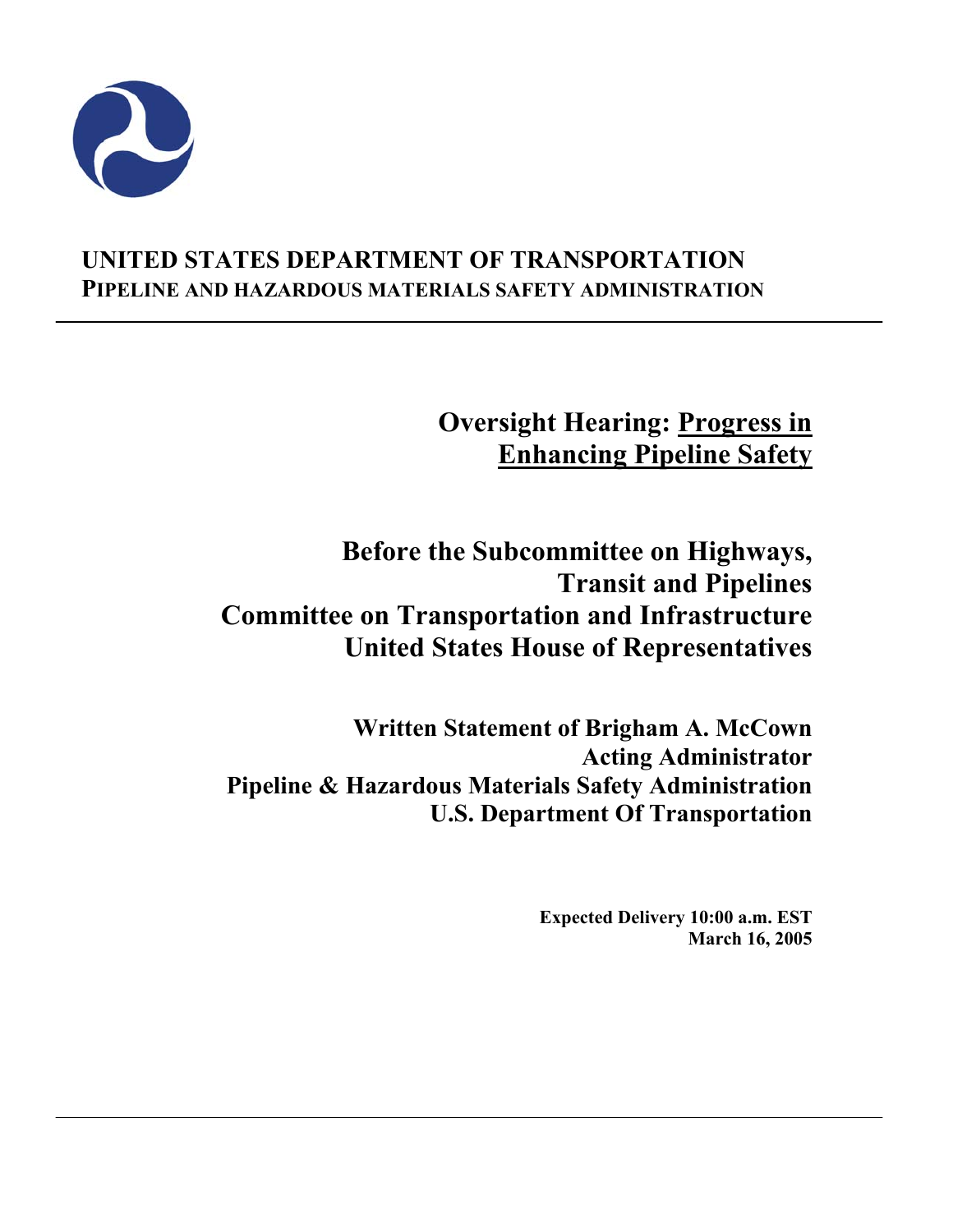#### **STATEMENT OF BRIGHAM A. MCCOWN ACTING ADMINISTRATOR & DEPUTY ADMINISTRATOR PIPELINE AND HAZARDOUS MATERIALS SAFETY ADMINISTRATION U.S. DEPARTMENT OF TRANSPORTATION BEFORE THE SUBCOMMITTEE ON HIGHWAYS, TRANSIT AND PIPELINES COMMITTEE ON TRANSPORTATION AND INFRASTRUCTURE UNITED STATES HOUSE OF REPRESENTATIVES**

#### **March 16, 2006**

Good morning, Mr. Chairman. Thank you for inviting the department to testify today before your Subcommittee to provide you and the other members an update on the successes of the Department's pipeline safety program. With me today is Stacey Gerard, who is currently serving in dual roles as the Pipeline and Hazardous Materials Safety Administration's (PHMSA) Acting Assistant Administrator/Chief Safety Officer as well as the agency's Associate Administrator for Pipeline Safety.

This opportunity to discuss our progress in improving the safety and reliability of the Nation's pipeline infrastructure is welcome. The 2.3 million miles of natural gas and hazardous liquid pipelines carry nearly two-thirds of the energy consumed by our Nation. As such, their role in transportation is vitally important. Pipelines are our energy highways, and they remain the safest and most efficient way to transport the enormous quantities of natural gas and hazardous liquids America uses each day. We greatly appreciate this subcommittee's attention to our efforts in advancing pipeline safety. We are achieving results – pipeline incidents of severe consequences to people are trending steadily downward.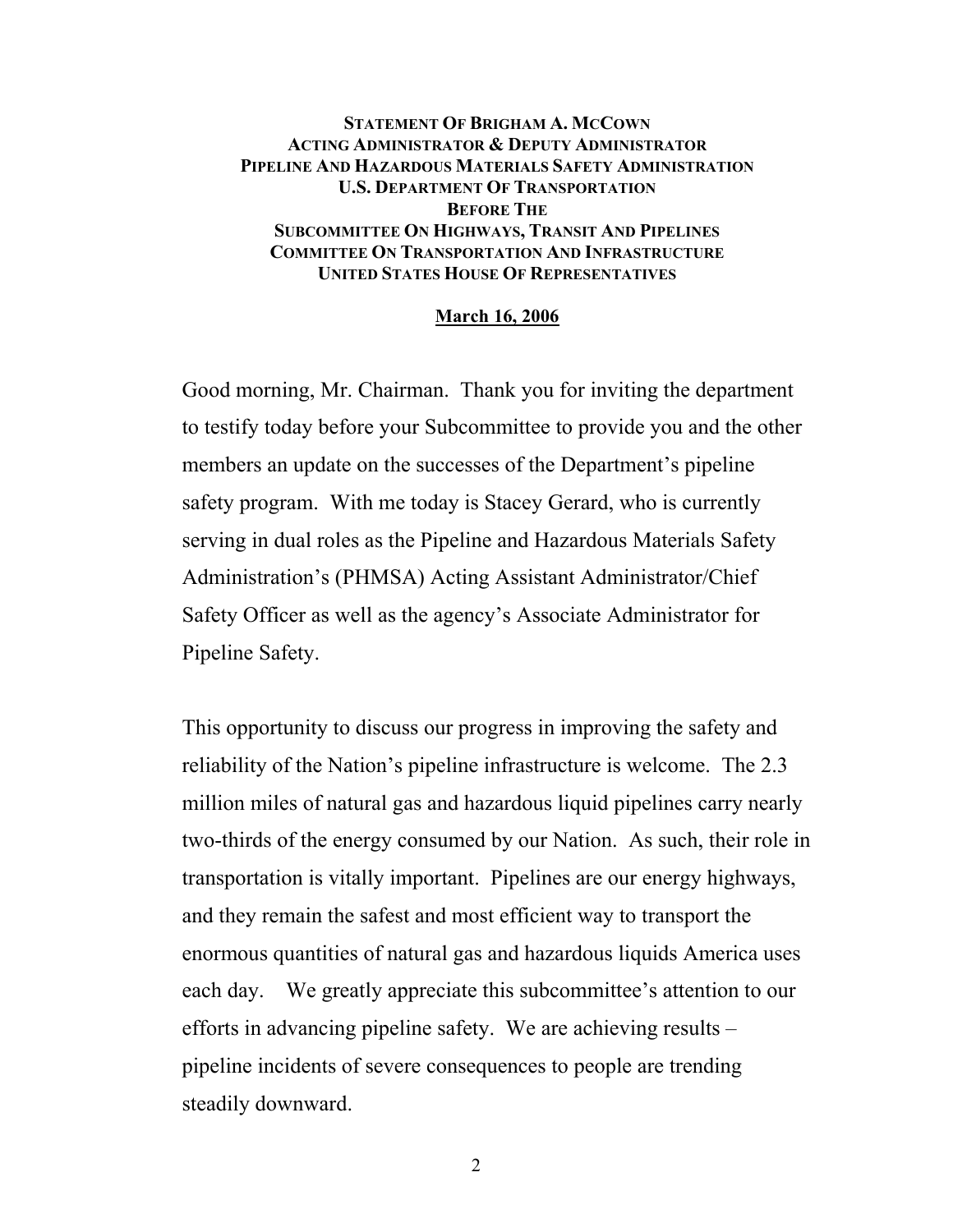Under Secretary Mineta's leadership, PHMSA has succeeded in achieving every mandate set forth in the Pipeline Safety Improvement Act (PSIA) of 2002, and the agency has done so in a timely manner. This testimony today will provide an update on the progress report given 18 months ago.

Recent increased attention for the need to remain vigilant when it comes to pipeline safety is rooted in demographic changes taking place in our country. Increasing urbanization of previously rural areas is placing people closer to pipelines. Expansion and development also means more construction activity near pipelines and it should come as no surprise therefore that third party excavation damage is a leading cause of pipeline accidents. Encroachment on areas containing pipelines increases the potential for pipeline accidents, which although infrequent, can have tragic consequences. We have stepped up our efforts to address third party damage because of greater congestion in our underground infrastructure. It is also worth noting that the underground is increasingly crowded with new fiber optics and telecommunications infrastructure central to our way of life.

Our record as a regulator and overseer of public safety is important to us. Safety is, and remains the Administration's top priority when it comes to regulating the pipeline industry. In addition to addressing the many mandates of the PSIA, PHMSA has eliminated most of a 12-year backlog of outstanding mandates and recommendations from the Congress, the National Transportation Safety Board (NTSB), the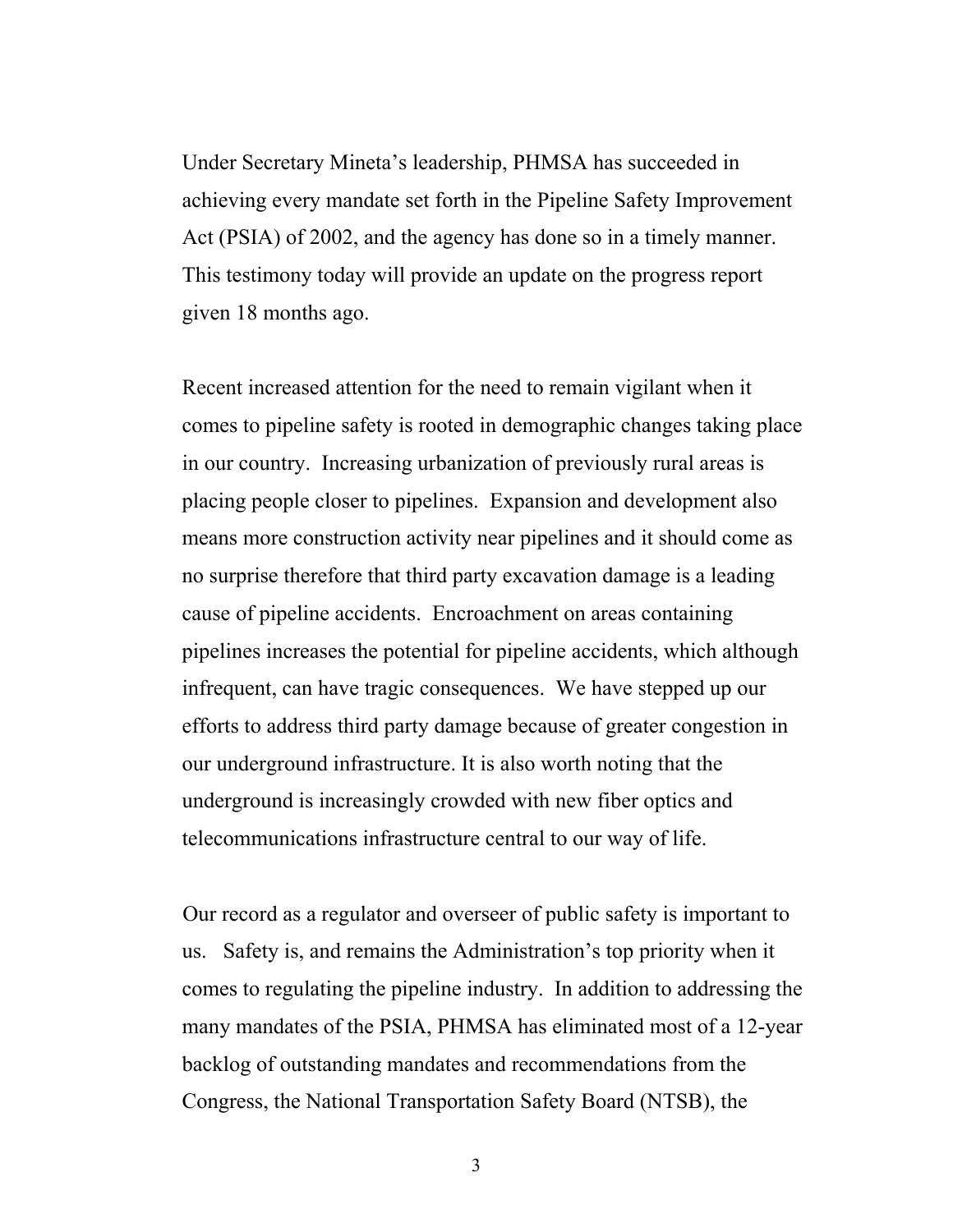Department of Transportation (DOT) Inspector General, and the Government Accountability Office (GAO). Over the past five years, the agency has responded positively to 46 NTSB safety recommendations and is working to close the three recommendations remaining from the pre-2002 environment. The GAO recently closed eight pipeline safety recommendations— six in enforcement, and two in research and development. Just yesterday we published the final rule to define and regulate natural gas gathering lines.

Stronger oversight has been an important strategy in strengthening pipeline safety. In the past 12 years, the agency has added 60 inspectors to PHMSA's pipeline safety staff, from 28 inspectors in 1994, to 88 inspectors today. PHMSA's state agency partners employ over 400 additional inspectors who oversee 90 percent of the infrastructure and contribute 50 percent of the total costs. The federal-State partnership is crucial to the agency's success.

PHMSA is fulfilling its plan to improve the safety, reliability, and environmental performance of the Nation's energy transportation pipeline network. Our plan includes a multi-phase strategy which leaves no stone unturned in identifying and addressing pipeline risks. To manage the risks inherent in pipeline transportation, PHMSA has have been building a new, more comprehensive and informed approach to pipeline safety consistent with the PSIA.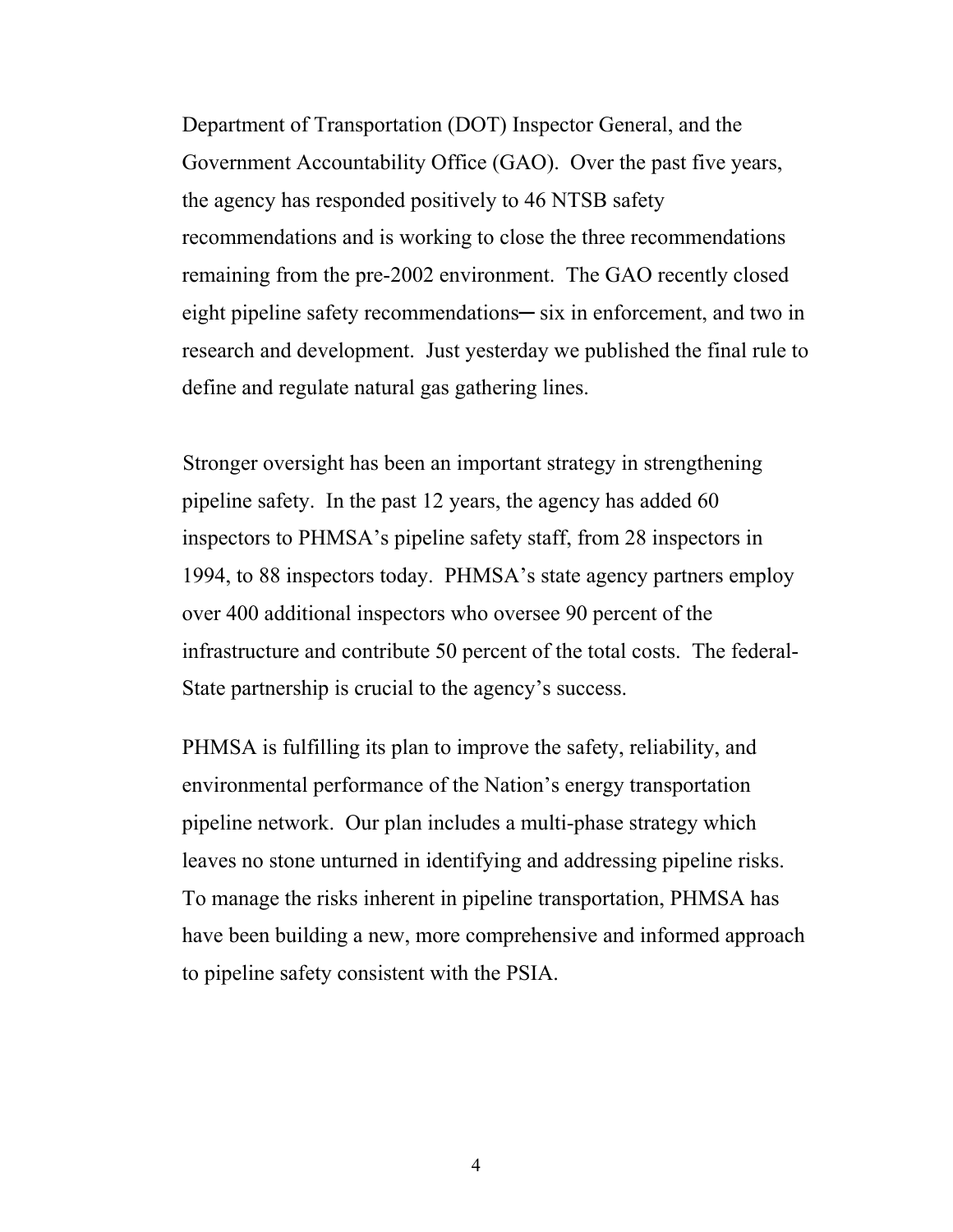This plan, discussed 18 months ago, is based on improving pipeline performance by: (1) managing risk; (2) sharing responsibility; and (3) providing effective stewardship.

### **I. We Are Implementing A Plan To Manage Risk**

We have raised the bar on safety. By collecting and using better information about pipelines, today we know more about pipelines, the world they traverse, and the consequences of a pipeline failure. By strengthening our ability to better collect and analyze data, we can better characterize safety issues and highlight pipeline operators with performance concerns. We have also strengthened our regulations and oversight to respond to problems.

#### *1. Higher Standards*

We have raised the standards for pipeline safety across the board through requirements for integrity management, operator qualification, public education and 19 other regulations, and incorporated 68 new national consensus safety standards.

### *2. Better States' Partnership*

We have strengthened our partnerships with State pipeline safety agencies through increased policy collaboration, better training, shared databases, and a distributed information network to facilitate communication. In partnership with our State inspectors, we are working hard to deliver better oversight in accordance with higher standards.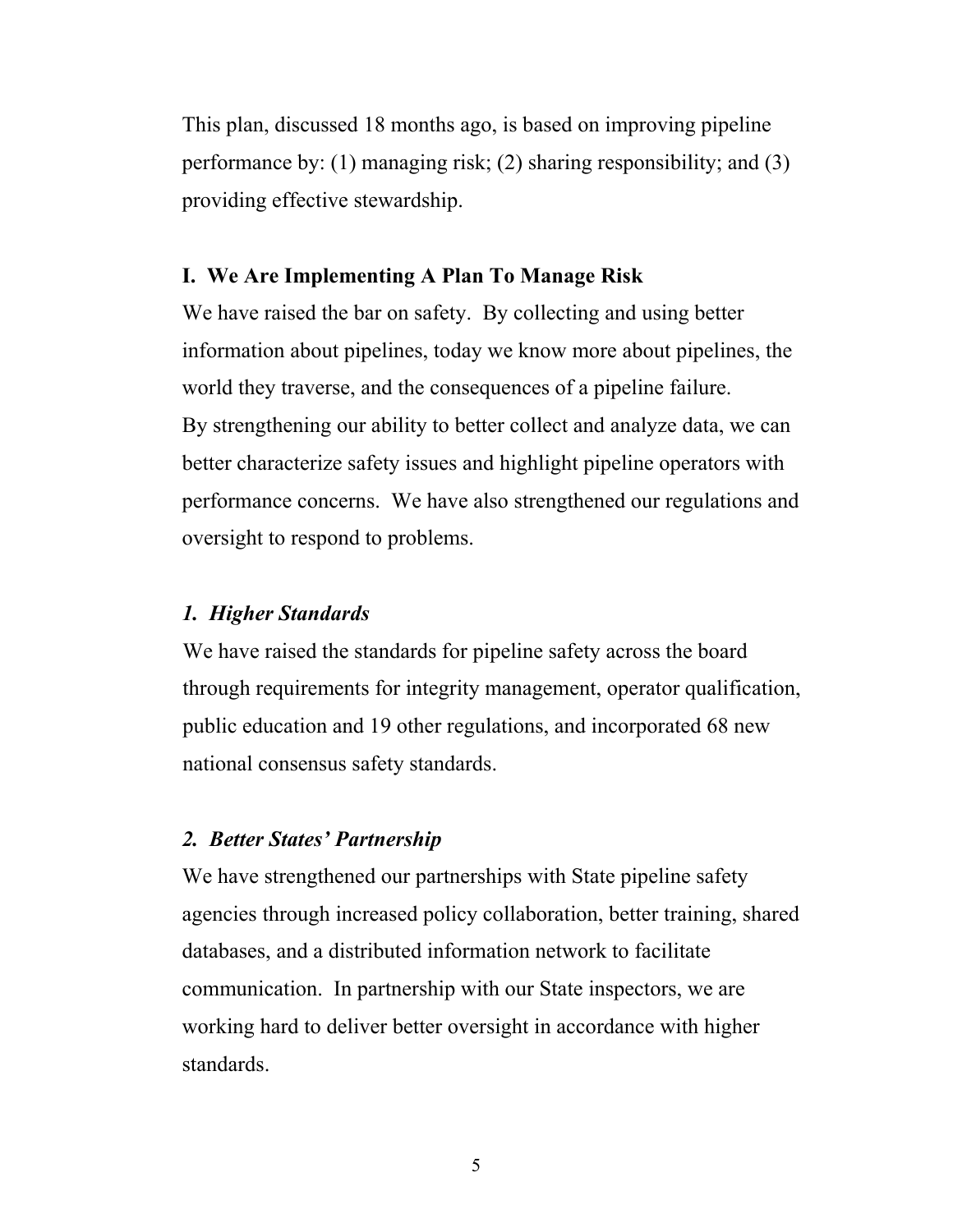#### *3. Stronger Enforcement*

We have taken advantage of higher penalty authority and have institutionalized a tough-but-fair approach to enforcement. We are imposing and collecting larger penalties, while guiding pipeline operators to enhance higher performance. We also coordinated much more effectively with other agencies in the Executive Branch including the Department of Justice and the Environmental Protection Agency. We have identified several performance measures to track the impact of our enforcement efforts, such as the severity of inspection findings. Compared to 2002, when penalty limits were raised, we doubled the civil penalties proposed in 2004 and tripled them in 2005. For calendar year 2005, the proposed penalties amounted over \$4,000,000.

### *4. Better Technology*

To improve the technology available to assess and repair pipelines, we have invested over \$18 million in technology research and development since 2002 and leveraged an additional \$21 million in investments from the private sector. These investments have jumpstarted more than 70 projects across the country and have already generated eight new patent applications.

### *5. Greater Resources*

DOT has requested, and the Congress has appropriated, 24.5 percent more resources since 2002 to help implement the plan to improve pipeline safety.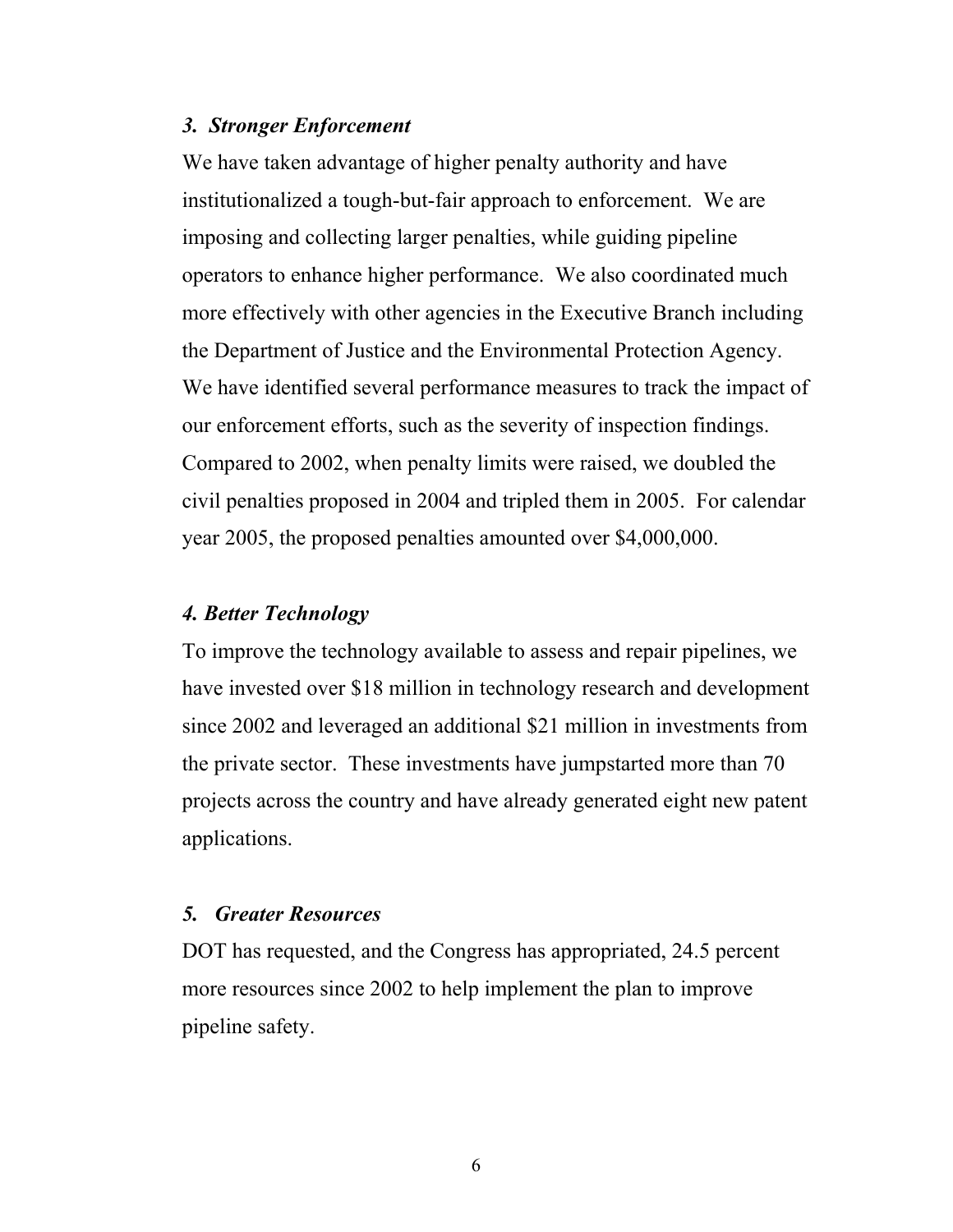### **II. Sharing Responsibility ─ Preparing Partners**

Advancing pipeline safety in the face of growing construction in our communities is a big task and we need help to succeed.

We have identified clear roles for others at the Federal, State, and local levels of government and citizens to help us and they are responding. These roles range from environmental and emergency planning to better zoning and management of land use near pipelines, to helping prevent damage and permitting repairs to pipelines, to citizens taking safety actions to protect themselves.

Our pipeline safety communications program provides crucial knowledge about the pipeline system to our various stakeholders, including our citizens, which enables them to share responsibility for continuously improving safety.

We recognize that by "going local", we are better able to affect pipeline safety where it matters most— in the neighborhoods where our Nation's citizens work, play and live.

### **III. Effective Stewardship**

Our role has evolved in response to a dynamic environment. The energy pipeline infrastructure in the United States represents a \$31 billion investment. These energy highways also provide a myriad of goods and services to our economy and makes millions of jobs possible.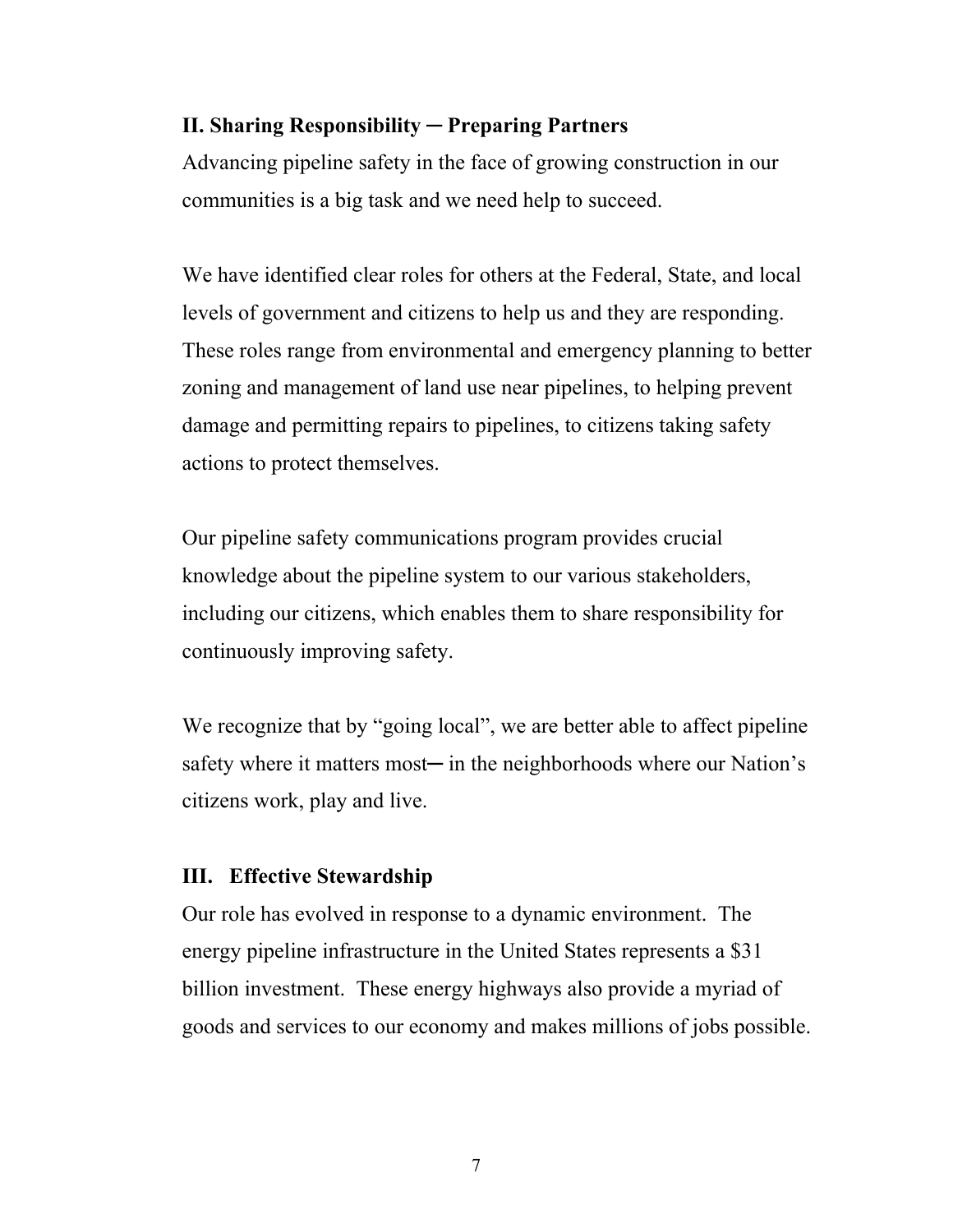The agency's relationship with the industry it regulates has proved vital in the timely understanding of operational problems caused by natural disasters and our ability to rapidly respond. During Hurricanes Katrina and Rita, PHMSA moved quickly to assess interruptions in energy product transportation and facilitated rapid restoration of supply. By working with our sister agencies and pipeline operators, DOT was responsible for returning our pipeline infrastructure to full operating capability within days of each storm's passing.

From our vantage point as safety regulators over the entire industry, we have a unique knowledge of this infrastructure. By what we know, we can inform other agencies to help with energy capacity planning as well as economic and security considerations.

#### **IV. Responding to the Pipeline Safety Improvement Act of 2002**

The Congress recognized the critical importance of pipelines to our Nation's vitality when it passed the Pipeline Safety Improvement Act of 2002. Under Secretary Mineta's leadership, PHMSA has aggressively responded to these new mandates.

### *1. Integrity Management*

Since last appearing before the committee in June 2004, PHMSA is now enforcing regulation of integrity management programs for both hazardous liquid and natural gas transmission operators. PHMSA and its State partners have completed comprehensive inspections of large hazardous liquid operators who are assessing and repairing nearly 80 percent of the Nation's hazardous liquid pipelines, resulting in the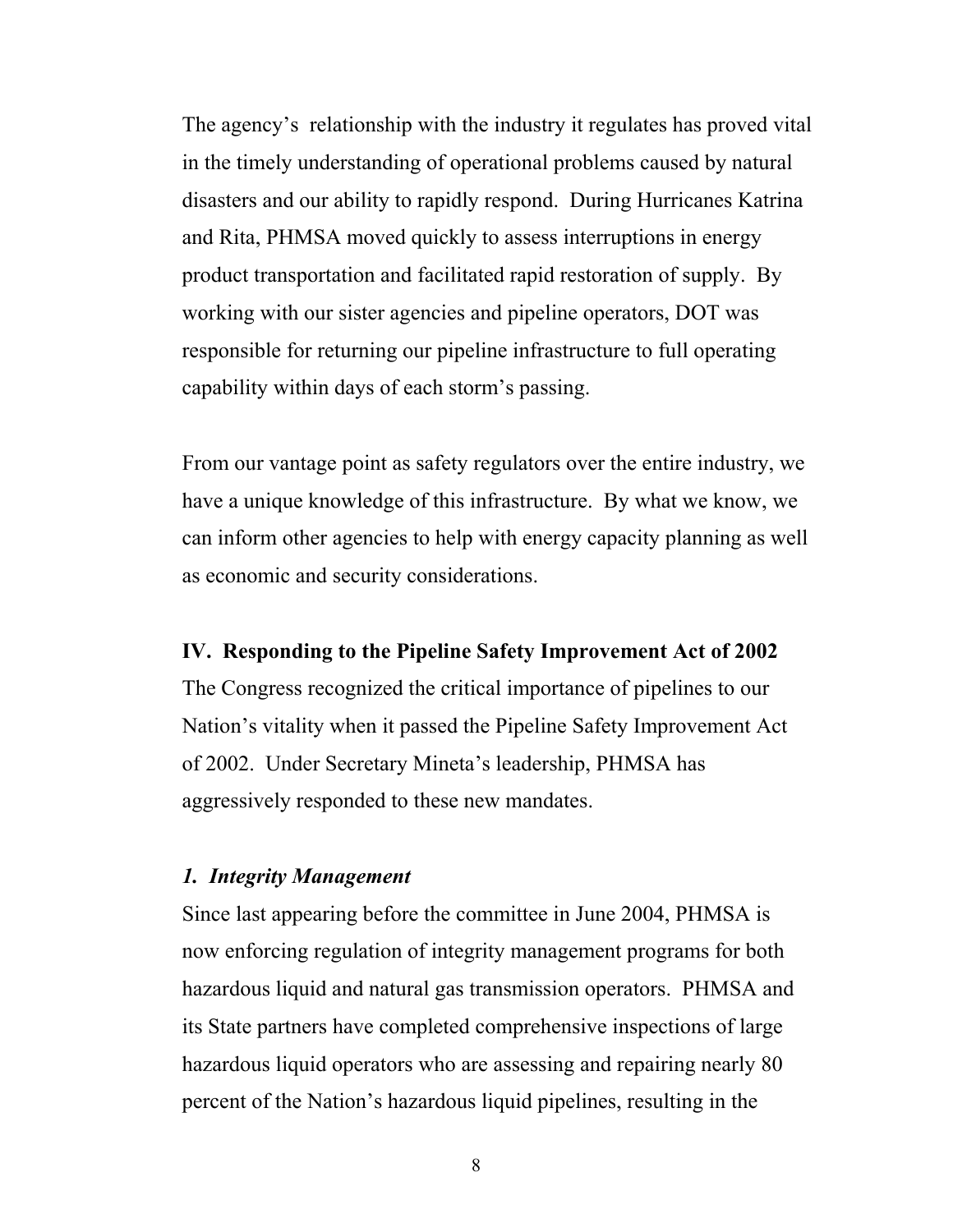elimination of over 20,000 time sensitive pipeline defects. PHMSA has now completed 13 percent of gas transmission integrity management inspections, providing supplemental protections for approximately twothirds of American communities living along natural gas pipelines. We expect eventually that nearly 60 percent of the natural gas transmission pipeline mileage will be similarly assessed and repaired.

In June 2005, PHMSA submitted our plan to Congress to strengthen the safety of gas distribution pipeline systems through use of integrity management principles. We work closely with the State Utility Commissions who have jurisdiction over distribution systems and the ultimate authority to decide what additional protections to require and what costs to pass on to consumers. We are following the guidance provided in the February 16, 2005 National Association of Regulatory Utility Commissioners' "Resolution on Distribution Integrity Management" in implementing this safety plan which urges a performance based approach that leaves states flexibility.

# *2. Operator Qualification*

Our regulations require operators of gas and hazardous liquid pipelines to conduct programs to qualify individuals who perform certain safetyrelated tasks on pipelines. In early 2003, we developed a standard to evaluate the adequacy of operators' programs, as required by the PSIA. We also issued a Direct Final Rule that codifies the new mandated requirements concerning personnel training, notice of program changes, government review and verification of programs, and use of on-the-job performance as a qualification method.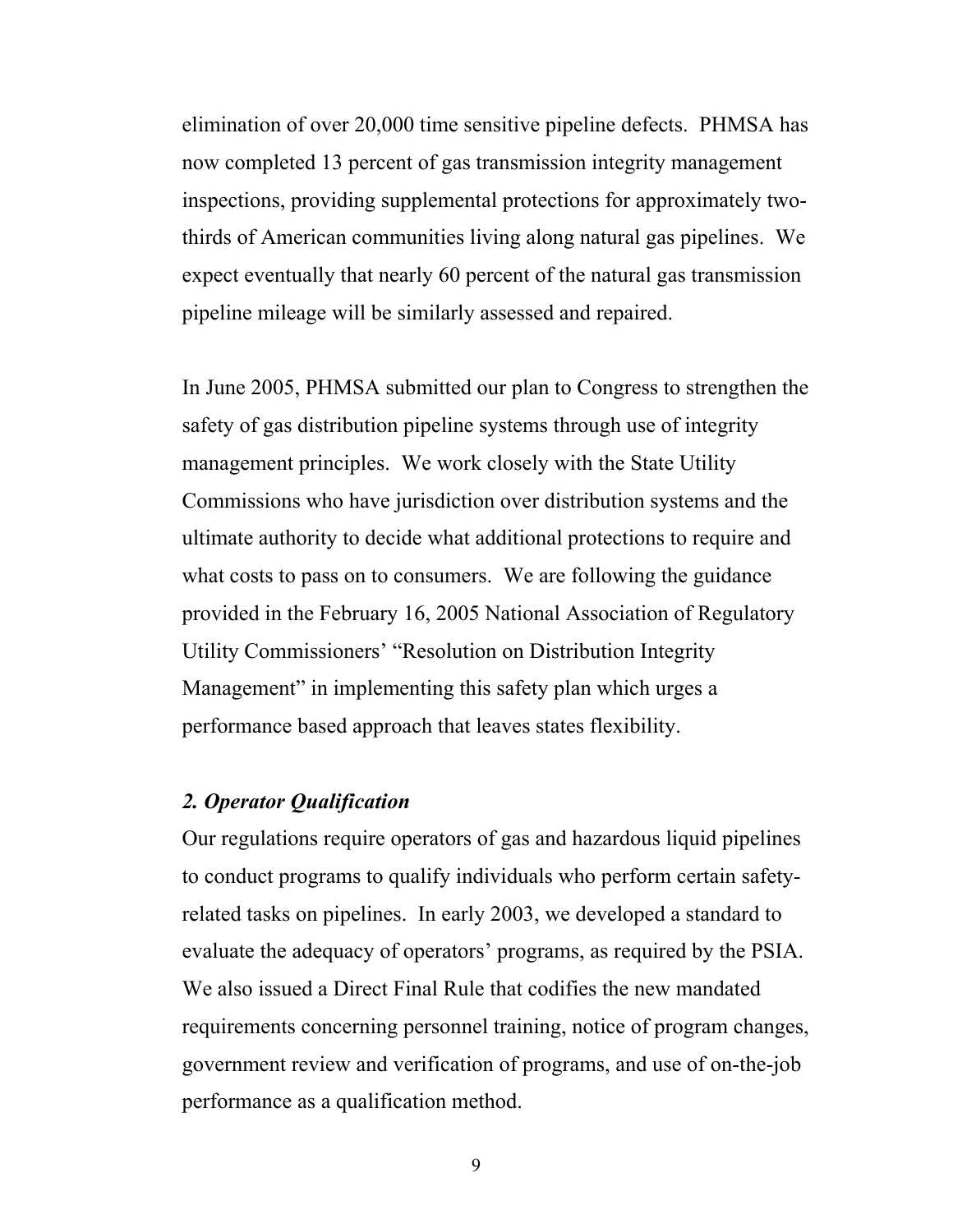We completed all reviews of interstate operators' qualification programs and met the 2005 statutory deadline. States have made similar progress. Our report to the Congress is due December 2006. We held two public meetings to seek more comprehensive information from states, the public and the pipeline industry to inform the report.

We are considering some additional improvements in our regulations. We plan to incorporate in our enforcement approach improved consensus standards for the qualification of pipeline operators for safety critical functions.

As required by the PSIA, we conducted a controller certification pilot program to evaluate how best to further assure pipeline controllers have and maintain adequate qualification for their required job tasks. We reviewed information on training and qualification programs from a variety of resources, including programs of other industries, the NTSB, operators, trade associations, public interest groups, system vendors, and simulator specialists. We have completed our assessment and will hold a spring public meeting to share our findings.

### *3. Public Education and Mapping*

Working with others, we are raising the quality of public education operators provide, as well as what we provide. First we oversaw operators' self assessments required in the PSIA and determined considerable improvement was needed. We called for a new consensus standard for public education and stakeholders responded by creating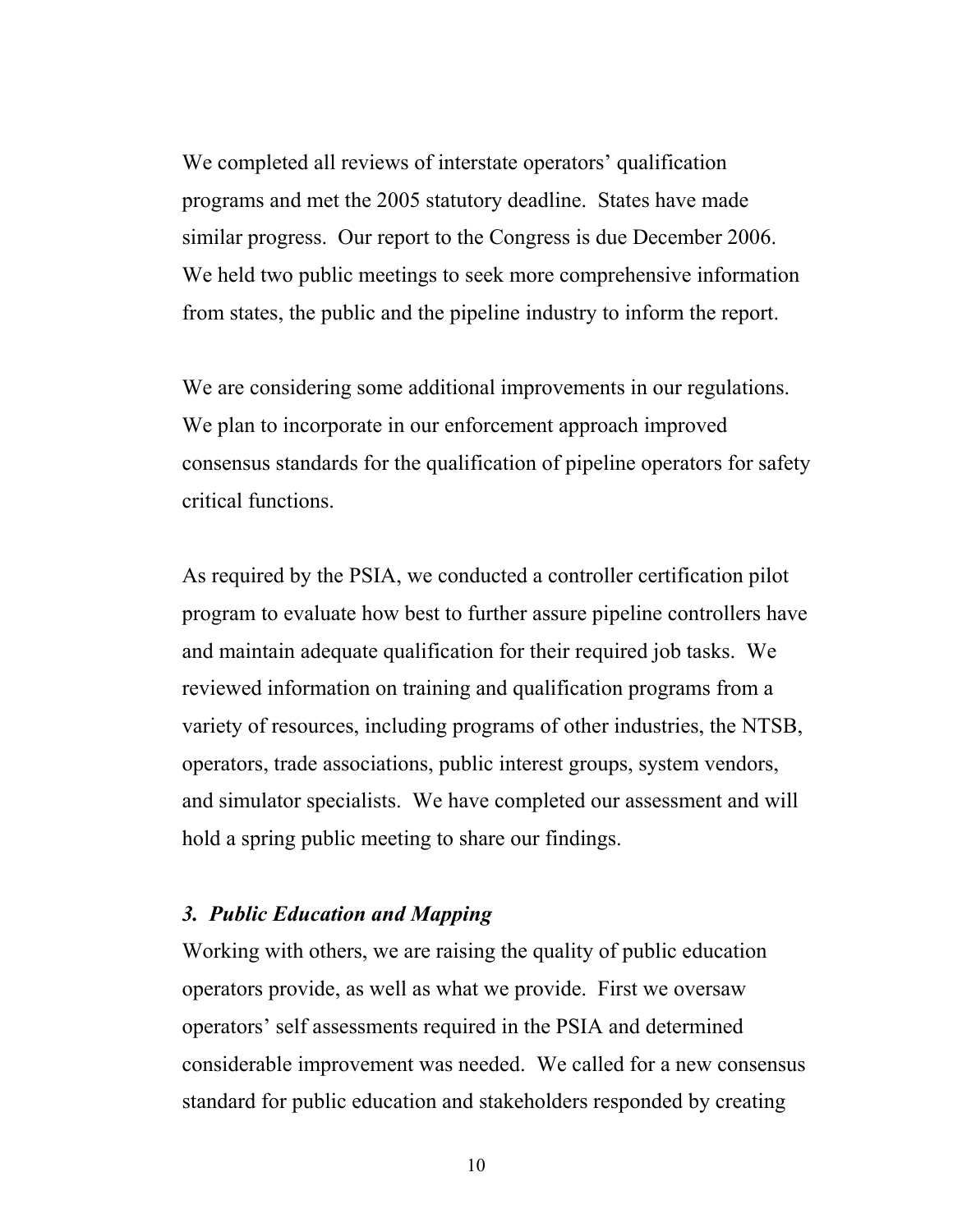one that significantly raised the bar. Industry provided strong evidence of support. The NTSB acted to close all its recommendations on public education. We conducted four nationwide, webcast public meetings on this standard to build effective public awareness programs. Currently, we are developing a clearinghouse to review and evaluate the adequacy and effectiveness of more than 2,200 public safety and education programs established locally by the pipeline industry.

We have recruited the help of State fire marshals to bring information and guidance to communities across America and build an understanding of pipeline safety and first responder needs. In less than 15 months, we made great strides in advancing our fire service training curriculum. We have provided training to approximately 5,000 trainers in 31 States and distributed over 13,000 textbooks, 5,000 instructor guides and 6,000 training videos. The first-of-its-kind pipeline accident response training and public education program for first responders will help pipeline operators to identify high consequence areas in communities and provide an understanding of liquefied natural gas operations.

We are improving our efforts to reach the public by preparing local officials to be public education resources within communities and providing additional resources for citizens to learn how they can protect themselves and pipelines. Our community assistance and technical services staff provide information to citizens and advise local officials to guide their decisions about local land use. We also utilize the efficiency of the World Wide Web to give citizens and other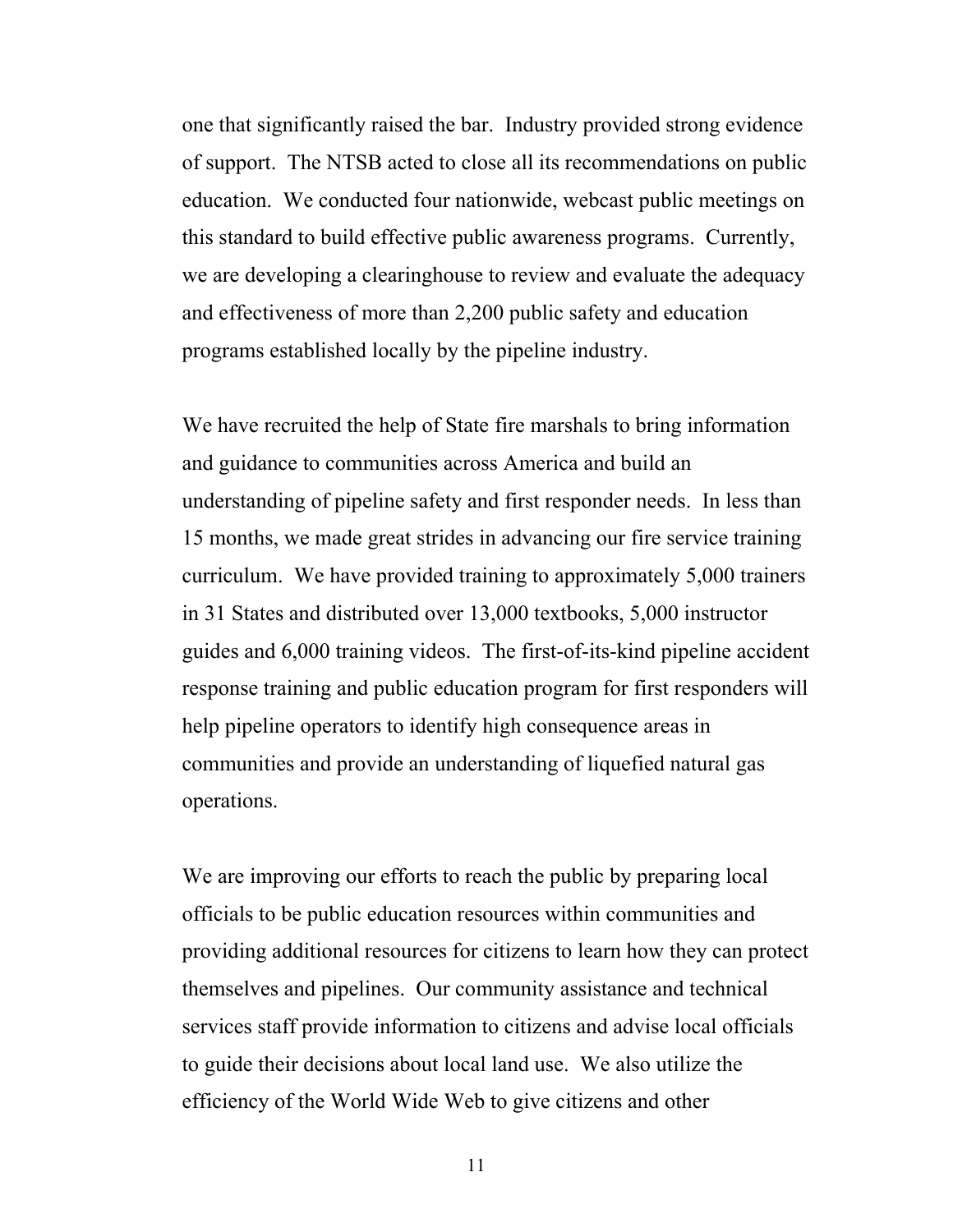stakeholders instant access to community specific pipeline information with our newly established stakeholder communications website.

We completed the base structure of the National Pipeline Mapping System in 2003, and keep it up to date with improvements. We recently made the system available for public web searches on contact information of pipeline companies and made other web improvements to help the public access information on pipelines and operator performance.

Working with the pipeline industry and State agencies, we annually hold about 15 public meetings per year to acquaint citizens and public officials with essential safety information to make informed decisions about living safely with and minimizing damage to pipelines.

## *4. Damage Prevention*

Helping communities know how they can live safely with pipelines by preventing damage to pipelines is a very important goal. We cannot succeed without enlisting the help of State and local officials and the full range of public safety stakeholders who share an interest in protecting all underground infrastructure.

We work with the Common Ground Alliance (CGA) on all damage prevention efforts, leading many stakeholders to share responsibility for damage prevention. We are now planning to implement the most important new tool in our assault on third-party damage to pipelines, three digit dialing, required in the PSIA. The Federal Communications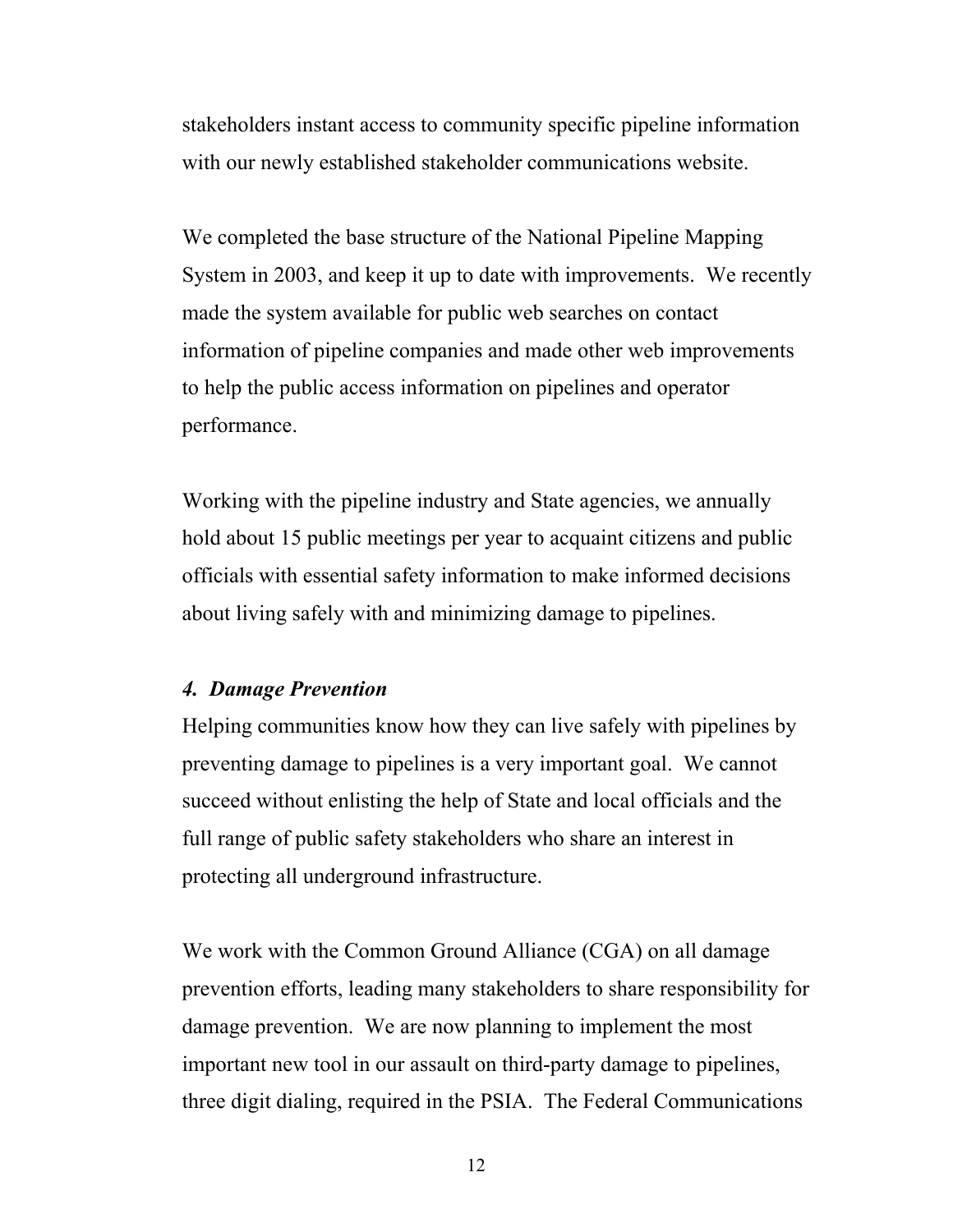Commission responded favorably to our request for one – three-digit number for one call anywhere in the U.S. Three-digit dialing of "811" provides one action all Americans can take to improve safety. Since 2002, our partnership with the CGA has helped us address nine NTSB recommendations in preventing damage to pipelines.

We also worked with CGA to create 40 new regional CGA's to help communities implement damage prevention best practices across all underground facilities. These alliances provide synergy in the "underground" among other utilities, railroads, insurance companies, public works and other municipal organizations, to implement best safety actions. The CGA highlights best practices of leading States such as Minnesota, Virginia, Connecticut, Georgia, and Massachusetts in identifying and enforcing the elements of an effective damage prevention program for other States to follow. These States' enforcement against all who violate their laws led to a 50 percent decrease in damages in just a few years. Strengthening enforcement is one of many important best practices we promote through the CGA and with our state partners and we believe all states can achieve similar results.

#### *5. Research and Development*

Over the past three years, PHMSA has built a research and development (R&D) program that funded 70 projects at nearly \$40 million to address better diagnostic tools, testing of unpiggable pipes, stronger materials, improved pipeline locating and mapping, prevention of outside force damage, and leak detection.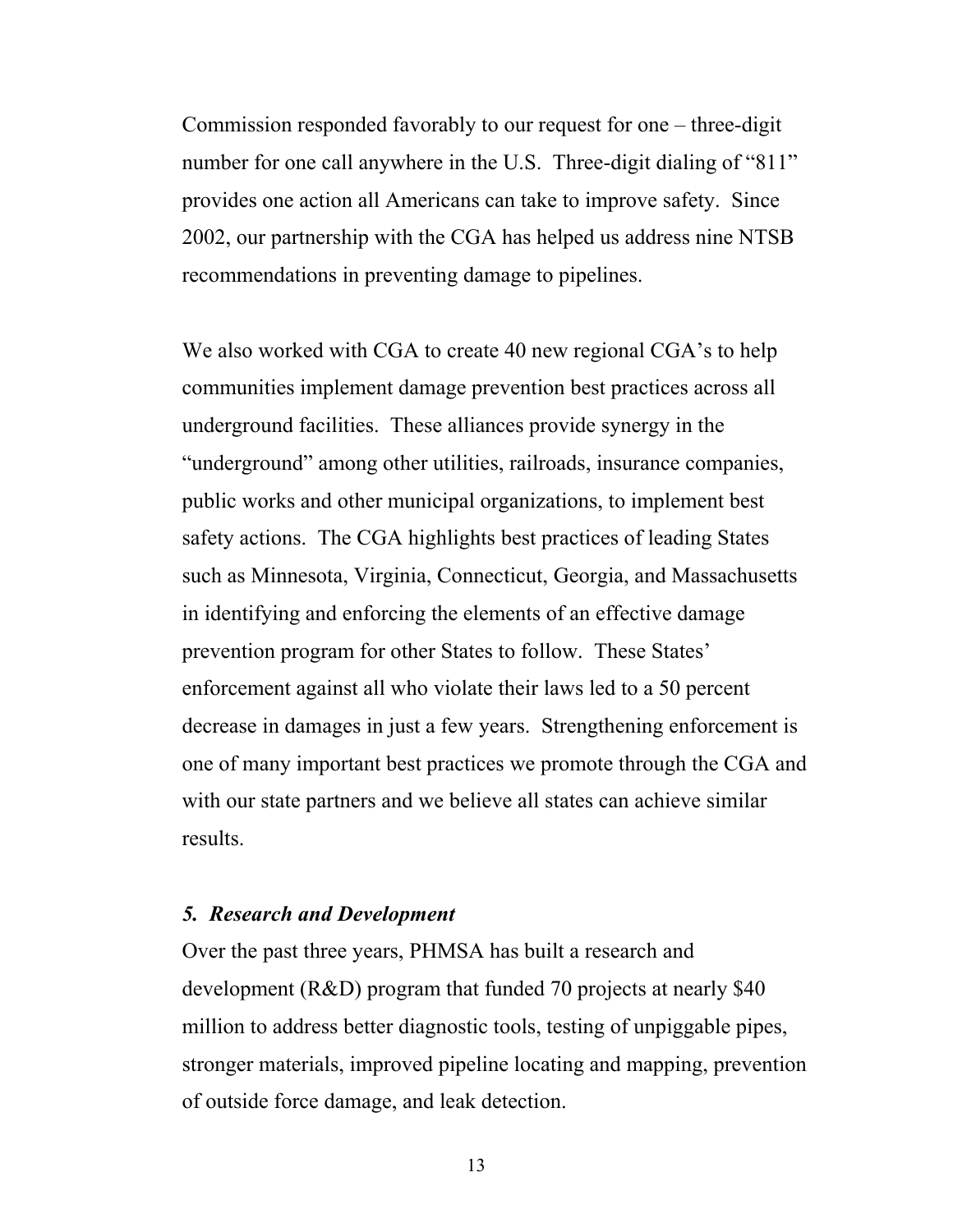We are focused on near-term technology development needs. We support technology demonstrations such as remote sensing of gas leaks and internal inspection of unpiggable pipes.

We are maximizing the return on our R&D investment by coordinating activities within and with other Federal agencies such as the Department of Commerce National Institutes of Standards and Technology and the Department of Interior.

### *6. Interagency efforts to Implement Section 16 of the PSIA*

Since our last testimony, we have designed and are testing a web-based environmental permit review process to: (a) provide early electronic notification of proposed pipeline repairs to Federal agencies, and solicit state and local agencies involved in the review process for pipeline repairs and (b) expedite coordination and approval of recommended best practices for operators to use to manage environmental damage when repairing their pipelines in environmentally important areas. This process meets the requirements of the PSIA by ensuring all environmental laws are addressed in the most efficient manner. A remaining issue is timely, consistent participation by all permitting agencies.

#### **IV. We are achieving results.**

When we compare the years 2001-2005 to the previous five-year period of 1996-2000, the rate of hazardous liquid pipeline incidents is decreased by 18 percent. In addition, by 2005 the volume of significant oil spills decreased by 34 percent from the previous 10 year average,